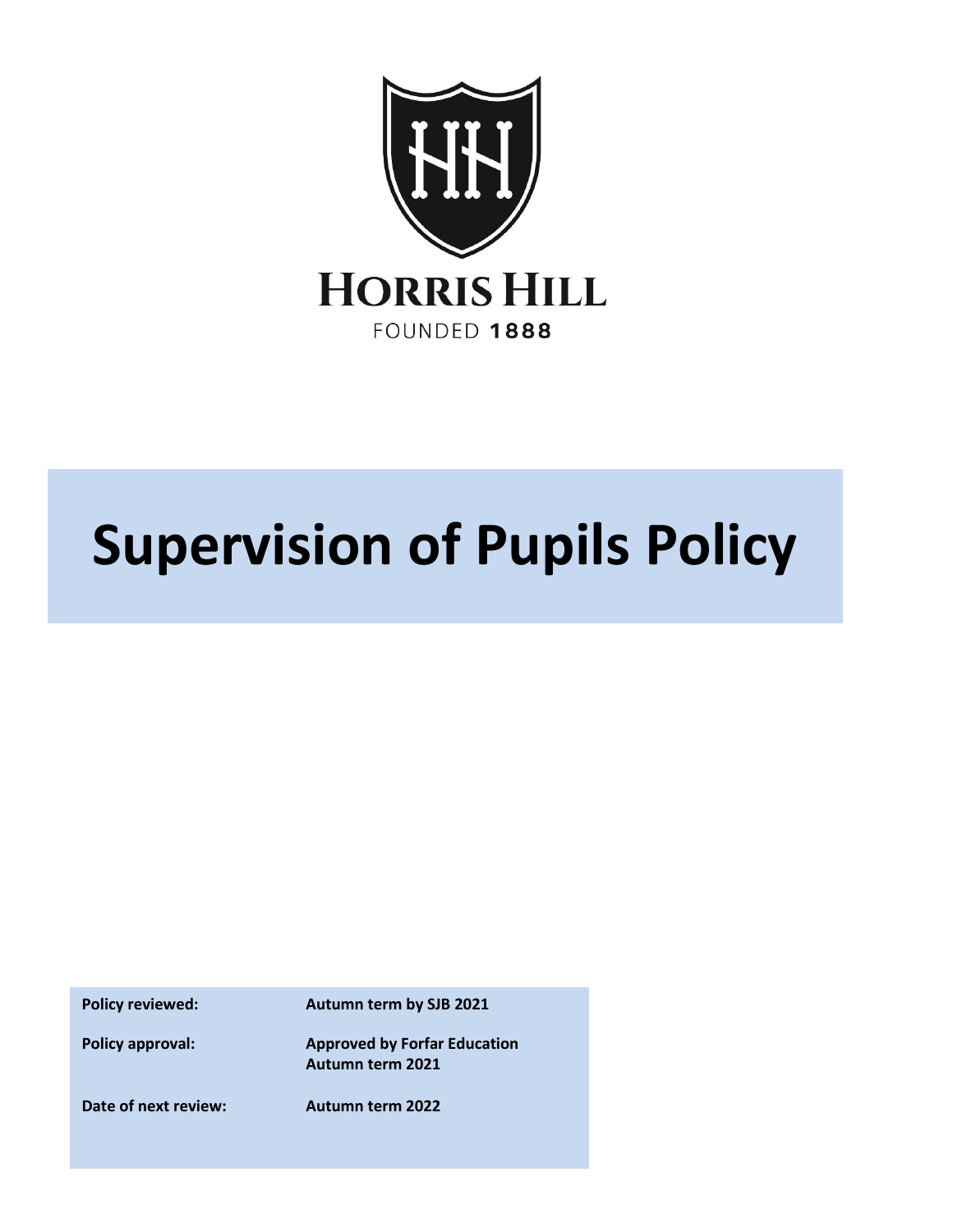## **SUPERVISION OF PUPILS POLICY**

The purpose of this policy is to offer guidance to all staff about the appropriate supervision of all pupils throughout the school day and beyond, whether on the school premises or on visits away from school, to ensure that pupils are properly supervised through appropriate deployment of school staff (in accordance with the Independent School Standards Regulations Part 3 and the National Minimum Standards for Boarding Schools NMS 15). This standard is intended to ensure that staffing levels devoted to supervision, including supervision during breaks from lessons, and during pupils' leisure time, are sufficient to ensure that pupils are safe, that the school is reasonably orderly, and that emergencies can be dealt with promptly while leaving adequate staffing to supervise unaffected children. Every school has a duty of care towards its pupils and this involves, amongst other things, staff with suitable training or experience supervising pupils, including those taking part in off-site activities.

## **GENERAL POINTS OF GUIDANCE AND LINKS TO FURTHER READING**

- A duty rota detailing the member(s) of staff on duty at any given time will be displayed in the staff room.
- Much guidance on good practice with regard to supervision at specific times is found in **A Guide to the Duty Rota** (see Appendix) and in the **Staff Code of Conduct.** All staff have access to a copy of these and should be familiar with their contents. It is essential that Duty Staff are pro-active and remain mobile throughout any supervisory duty. They need to be a visible presence and boys should know where they can be found.
- Part of the induction of new staff will include an explanation of supervisory responsibilities and good practice either by their mentor or by the Deputy Head.
- Duty staff should begin supervision promptly and in the most appropriate location.
- **■** In sensitive areas such as changing rooms, showers and dormitories the emphasis should very clearly be one of supervising not watching.
- **E** All members of staff supervising sports activities will be suitably qualified and both competent in, and conversant with, the rules of any games or sports being taught by them. They will be fully aware of appropriate safety measures.
- Supervision of pupils on visits away from school should follow the guidance within the school's Educational Visits Policy. An appropriate risk assessment form should be produced in accordance with the 'Evolve' online procedures from Hampshire County